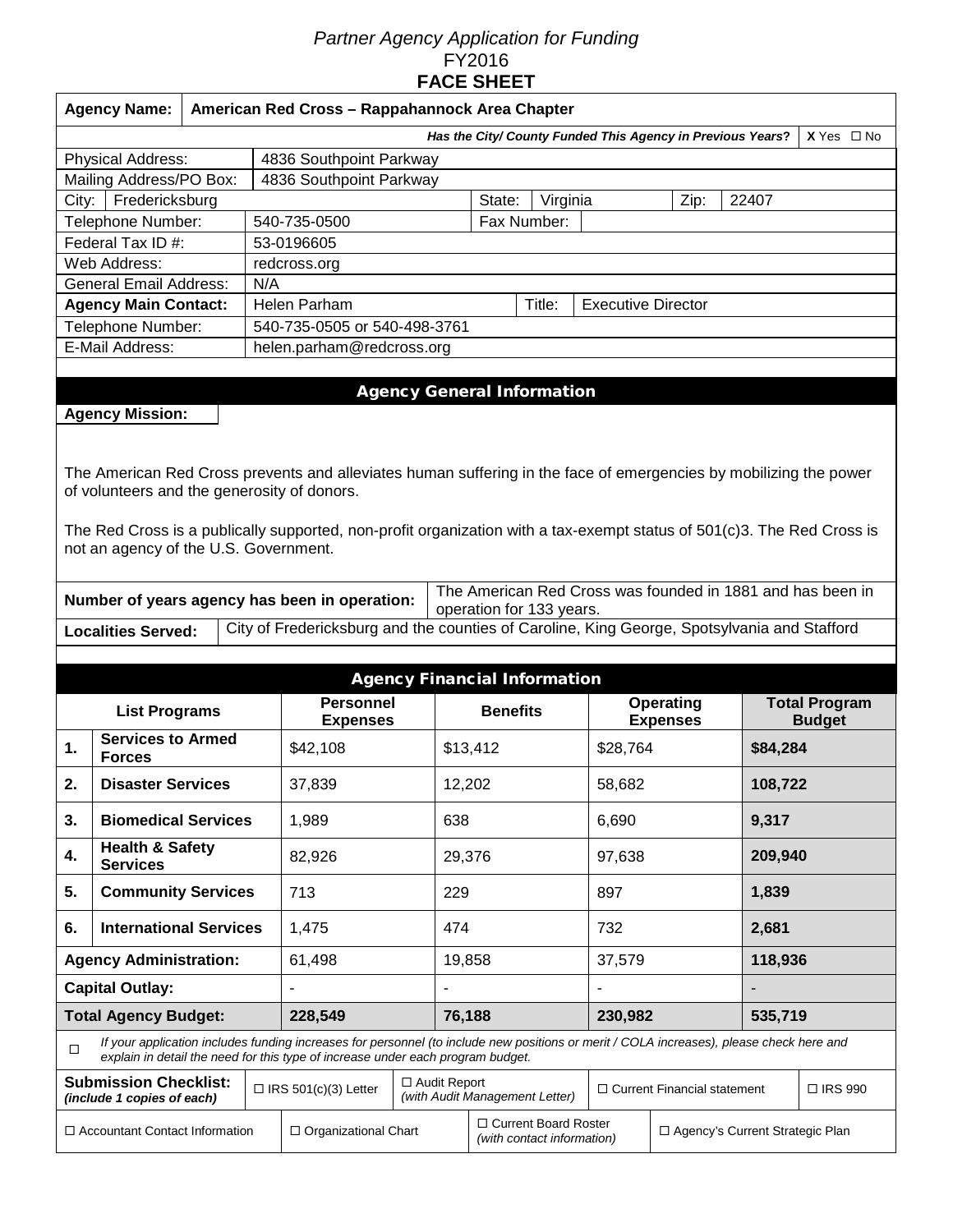## *Partner Agency Funding Application FY 2016 BUDGET EXPLANATIONS*

*Agency Name: Page 2*

American Red Cross – Rappahannock Area Chapter

### **Agency Administrative Expenses:**

**In the box below, provide an overview of the administrative costs detailed on the face sheet for the agency as a whole. Please provide justification for and specific amounts of administrative costs that are defrayed by locality funds. If your agency is requesting an increase or decrease in administrative funding, please describe, in detail, the reasons for these changes. (The description should not exceed 15 lines of text.)**

Fundraising, management & general expenses

#### **Capital Outlay:**

**In the box below, provide an overview of the capital expenses detailed on the face sheet for the agency as a whole. Please provide justification for and specific amounts of capital costs that are defrayed by locality funds. (The description should not exceed 10 lines of text.)**

N/A

#### **Personnel Expenses (General):**

**In the box below, provide an overview of any increases or decreases in general personnel expenses for the agency. This would include any planned or projected merit or COLA increases, or new positions being requested. Also include a description of any changes to agency benefits structure or cost. (The description should not exceed 10 lines of text.)**

N/A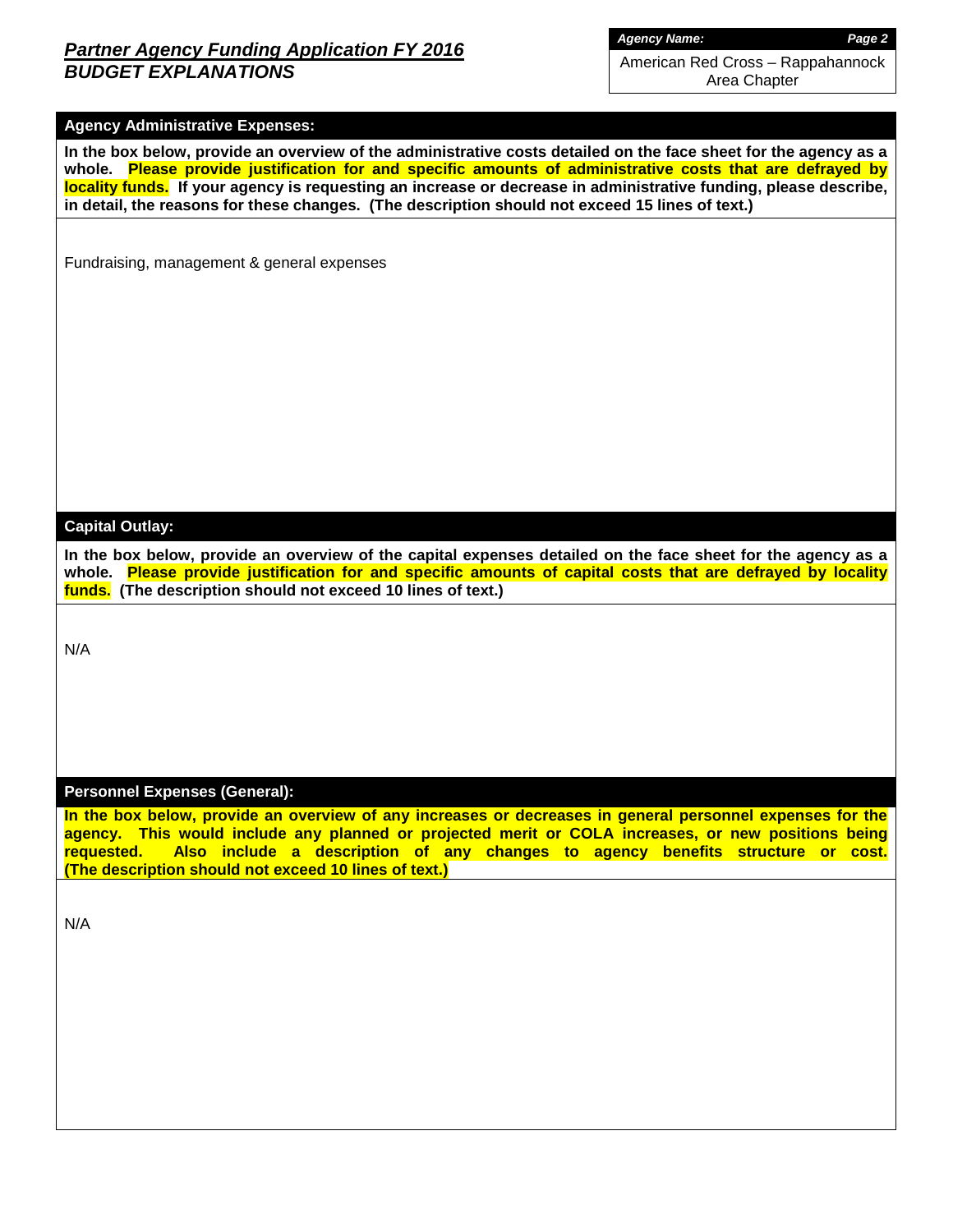## *Partner Agency Funding Application FY 2016 BUDGET EXPLANATIONS*

*Agency Name: Page 3*

American Red Cross – Rappahannock Area Chapter

## Budget Information

| Please complete the following chart with the financial information for the agency as a whole. In each area include the<br>budget specifically allocated to your agency from each locality/entity listed below. |               |                        |                         |  |  |  |  |  |  |
|----------------------------------------------------------------------------------------------------------------------------------------------------------------------------------------------------------------|---------------|------------------------|-------------------------|--|--|--|--|--|--|
|                                                                                                                                                                                                                | FY2014 Actual | <b>FY2015 Budgeted</b> | <b>FY2016 Projected</b> |  |  |  |  |  |  |
| <b>Caroline</b>                                                                                                                                                                                                |               | \$1,500                | \$1,500                 |  |  |  |  |  |  |
| Fredericksburg                                                                                                                                                                                                 |               | 2,000                  | 2,000                   |  |  |  |  |  |  |
| <b>King George</b>                                                                                                                                                                                             |               | 1,500                  | 1,500                   |  |  |  |  |  |  |
| Spotsylvania                                                                                                                                                                                                   |               | 2,000                  | 2,000                   |  |  |  |  |  |  |
| <b>Stafford</b>                                                                                                                                                                                                |               | 3,000                  | 3,000                   |  |  |  |  |  |  |
| <b>United Way (federated</b><br>campaigns only; e.g.<br>CFC)                                                                                                                                                   | \$50,859      | 39,927                 | 39,927                  |  |  |  |  |  |  |
| <b>Grants (SAF)</b>                                                                                                                                                                                            | 37,068        | 38,086                 | 38,086                  |  |  |  |  |  |  |
| <b>Client Fees</b><br>(instruction)                                                                                                                                                                            | 192,888       | 208,440                | 218,862                 |  |  |  |  |  |  |
| <b>Fundraising</b>                                                                                                                                                                                             | 106,612       | 89,530                 | 94,007                  |  |  |  |  |  |  |
| <b>Other</b> (explain below)                                                                                                                                                                                   | 151,874       | 140,930                | 134,837                 |  |  |  |  |  |  |
| <b>Total Agency Budget</b><br>for PD16                                                                                                                                                                         | 539,300       | 526,913                | 535,719                 |  |  |  |  |  |  |
|                                                                                                                                                                                                                |               |                        |                         |  |  |  |  |  |  |

Detail below what is included in the category 'Other':

Allocation from the American Red Cross Network.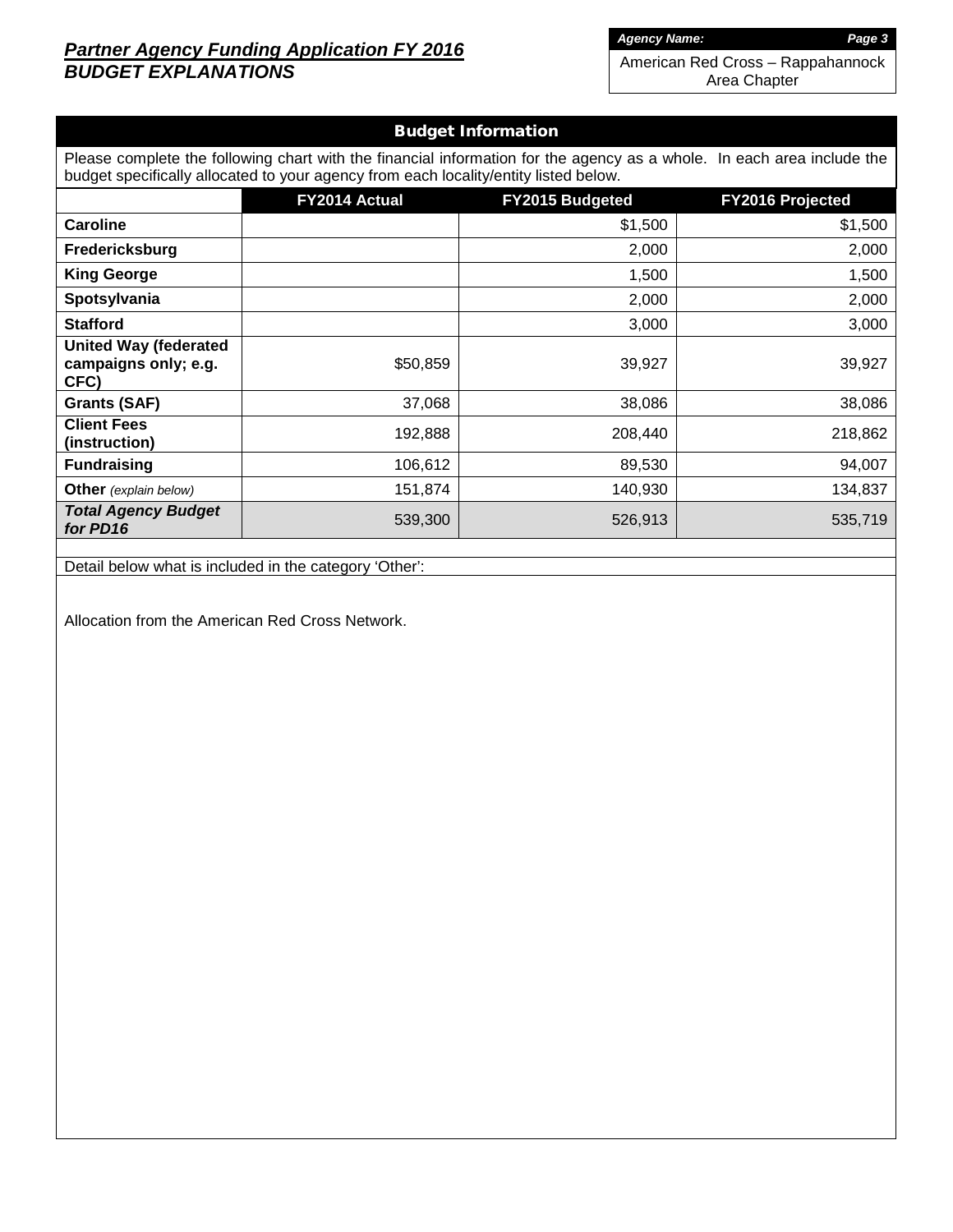## *Partner Agency Funding Application FY 2016 BUDGET EXPLANATIONS*

*Agency Name: Page 4*

American Red Cross – Rappahannock Area Chapter

Please detail below any legislative initiatives or issues that may impact the agency for the upcoming year and how you are planning for them. This could include new legislation that may increase or decrease projected funding at any level (Federal/State/Local), or could affect grants or designated funds as they are currently received. If you are aware of "outside" funding sources that will expire or be reduced on a set cycle or date, please note those below and how you are planning for them.

There are no legislative issues that would impact American Red Cross services. As a national non-profit organization, which bases its service on neutrality and impartiality, there are no factors from a legislative process that would negatively affect its ability to provide vital humanitarian assistance. As local governments deal with their own budgeting processes there is always the possibility of Red Cross support being denied and every attempt is made to maximize awareness and funding support from the local communities which it serves.

Please detail below any identified agency needs or areas of concern that are currently not being addressed in your funding request. This could include training or technical assistance for specific areas, administrative support for a program or service, evaluation of current programs, or consultation for strategic planning, board support, or fundraising.

This funding request is for direct support to victims of natural disasters and to assist the shared community with preparedness and education on how to respond and plan for these unexpected natural disasters. This request does not include the supporting efforts of staffing, administration, and volunteer training to make such programs possible. It takes considerable resources to have volunteers and staff on standby mode; ready to assist the community at a moment's notice. The Red Cross also maintains several other programs (Blood donation services, Service to Armed Forces, Health & Safety courses, International Services) which requires financial support from the community and is not included in this request.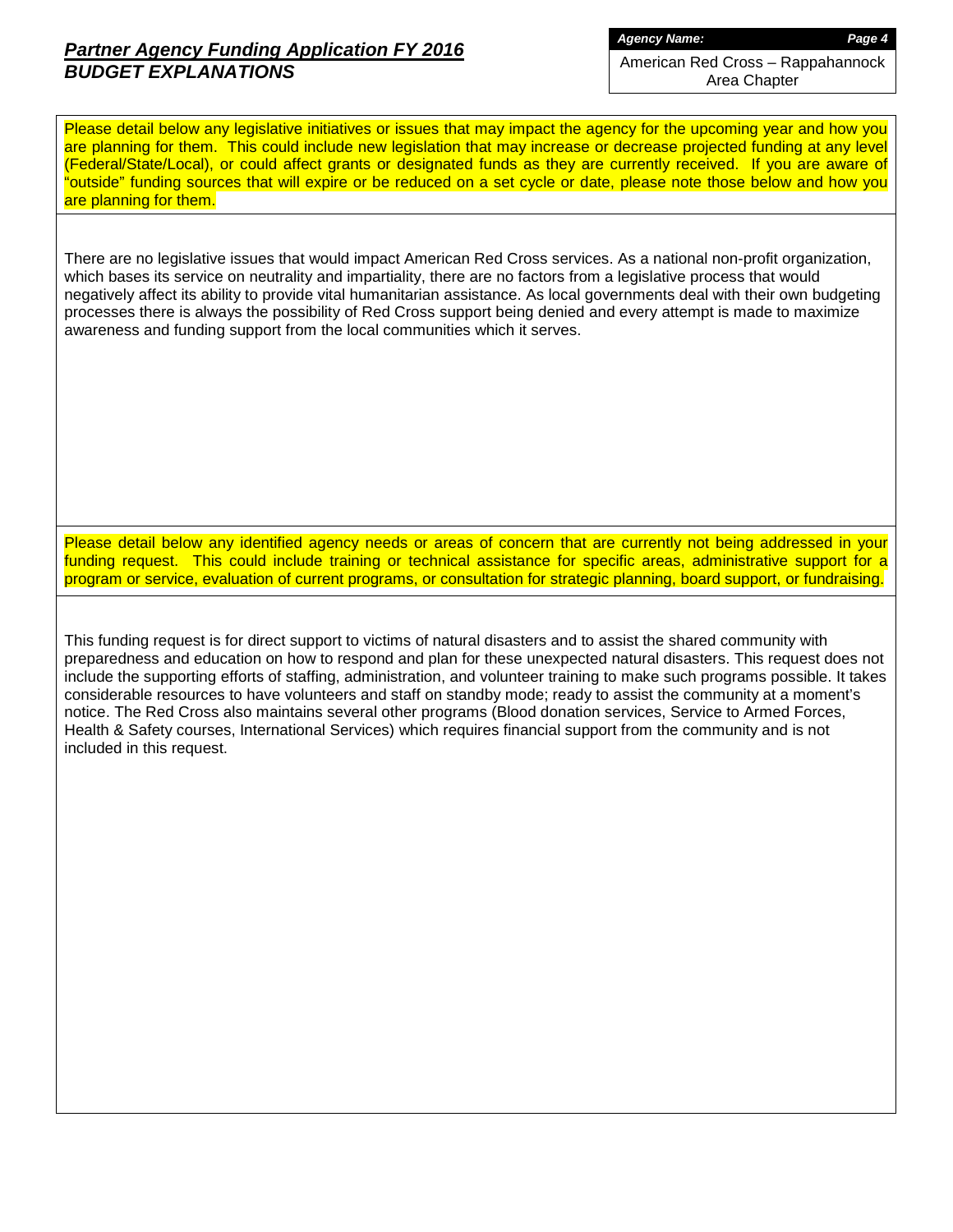*Agency Name: Page 5*

American Red Cross – Rappahannock Area Chapter

**Please use the area below to provide any locality specific notes or statements that may be relevant to your application.**

#### City of Fredericksburg:

In the City of Fredericksburg, the Chapter responds to single family and multi-family fires by providing emergency shelter, food, clothing, medical, and other necessities of life. Follow-up case work includes collaborating with victims to formulate a rebuilding plan. The Chapter also provides support to fire and police personnel during emergency operations in the form of meals, beverages, snacks, and blankets. In case of a major disaster, the Chapter will assist with massive care activities including shelters, mobile food canteens, and volunteer support to victims. The Rappahannock Area Chapter of the American Red Cross is not an agency of the Rappahannock Area Chapter of the United Way and does not receive funding from it.

#### Caroline County:

In Caroline County, the Chapter responds to single family and multi-family fires by providing emergency shelter, food, clothing, medical, and other necessities of life. Follow-up case work includes collaborating with victims to formulate a rebuilding plan. The Chapter also provides support to fire and police personnel during emergency operations in the form of meals, beverages, snacks, and blankets. In case of a major disaster, the Chapter will assist with massive care activities including shelters, mobile food canteens, and volunteer support to victims. The Rappahannock Area Chapter of the American Red Cross is not an agency of the Rappahannock Area Chapter of the United Way and does not receive funding from it.

## King George County:

In King George County, the Chapter responds to single family and multi-family fires by providing emergency shelter, food, clothing, medical, and other necessities of life. Follow-up case work includes collaborating with victims to formulate a rebuilding plan. The Chapter also provides support to fire and police personnel during emergency operations in the form of meals, beverages, snacks, and blankets. In case of a major disaster, the Chapter will assist with massive care activities including shelters, mobile food canteens, and volunteer support to victims. The Rappahannock Area Chapter of the American Red Cross is not an agency of the Rappahannock Area Chapter of the United Way and does not receive funding from it.

#### Spotsylvania County:

In Spotsylvania County, the Chapter responds to single family and multi-family fires by providing emergency shelter, food, clothing, medical, and other necessities of life. Follow-up case work includes collaborating with victims to formulate a rebuilding plan. The Chapter also provides support to fire and police personnel during emergency operations in the form of meals, beverages, snacks, and blankets. In case of a major disaster, the Chapter will assist with massive care activities including shelters, mobile food canteens, and volunteer support to victims. The Rappahannock Area Chapter of the American Red Cross is not an agency of the Rappahannock Area Chapter of the United Way and does not receive funding from it.

#### Stafford County:

In Stafford County, the Chapter responds to single family and multi-family fires by providing emergency shelter, food, clothing, medical, and other necessities of life. Follow-up case work includes collaborating with victims to formulate a rebuilding plan. The Chapter also provides support to fire and police personnel during emergency operations in the form of meals, beverages, snacks, and blankets. In case of a major disaster, the Chapter will assist with massive care activities including shelters, mobile food canteens, and volunteer support to victims. The Rappahannock Area Chapter of the American Red Cross is not an agency of the Rappahannock Area Chapter of the United Way and does not receive funding from it.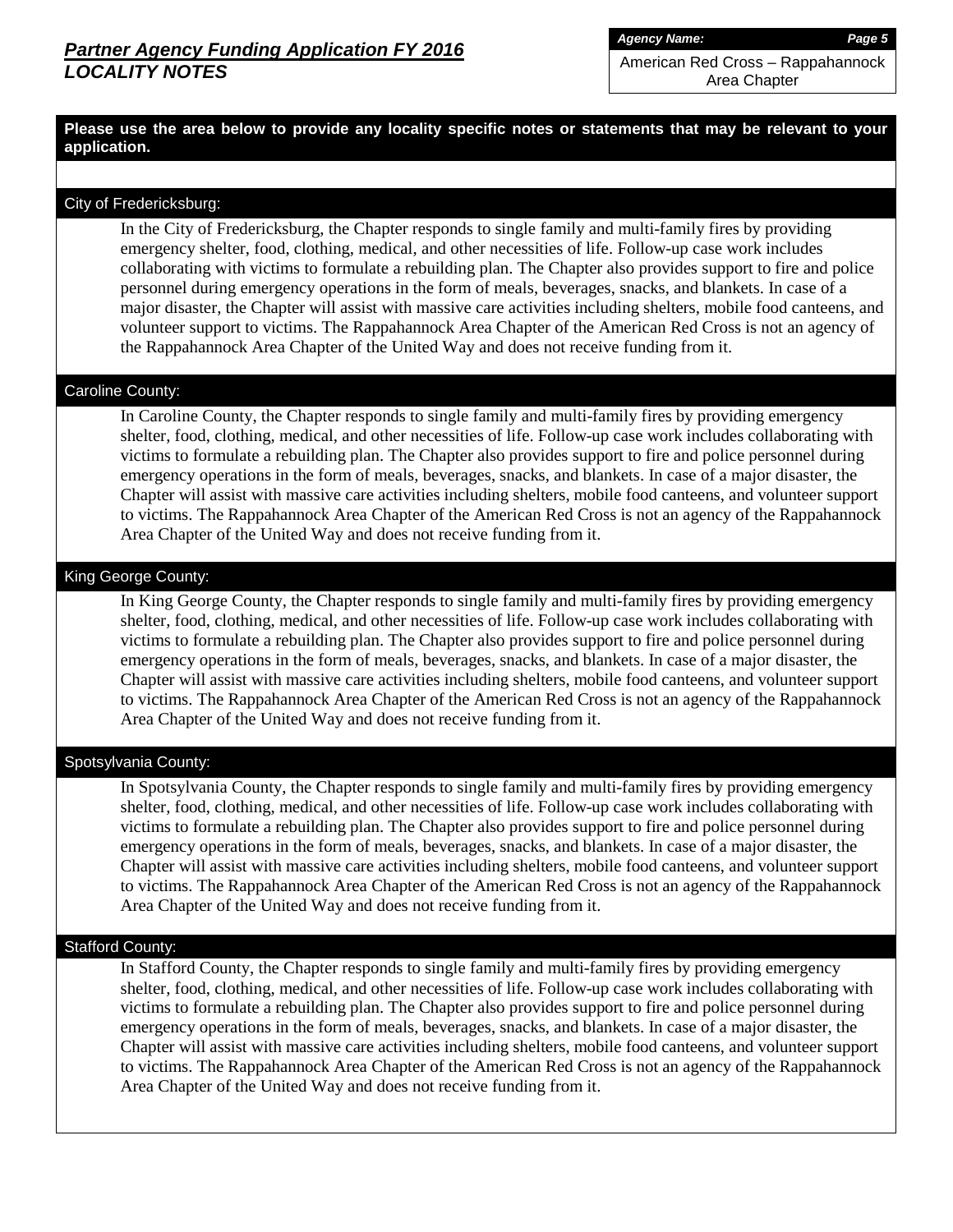*Program Name: Page*

American Red Cross – Rappahannock Area Chapter : Core

Independent Living Services

Each agency submitting a funding request must fill out the following pages for each program serving citizens within the region and for which funding is requested. Any incomplete applications or programs that do not have a full application will not be considered for funding. PLEASE do not include any unrequested information. Each locality reserves the right to request additional information once the application has been submitted.

| <b>Program Name:</b>    | <b>American Red Cross Disaster Relief Services</b> | Is this a new program? |                      | $\Box$ Yes $\Box$ No |  |
|-------------------------|----------------------------------------------------|------------------------|----------------------|----------------------|--|
| <b>Program Contact:</b> | Helen Parham                                       | Title:                 | L Executive Director |                      |  |
| Telephone Number:       | 540-735-0505 or 540-498-3761                       |                        |                      |                      |  |
| E-Mail Address:         | helen.parham@redcross.org                          |                        |                      |                      |  |
|                         |                                                    |                        |                      |                      |  |

**1. Program Purpose/Description:** *(the following description should not exceed 10 lines of text)*

The American Red Cross values its partnership with the localities of Virginia Planning District 16 to provide essential services for local citizens: emergency shelter, clothing, and food. In consideration of the current economy, employment challenges (e.g. unemployment, under employment), and household savings rate of those we anticipate serving, support from the planning district has become more important than ever. Many disaster victims are without additional resources such as insurance or savings to defray financial burdens brought on by a disaster.

In addition to our free disaster services program, the Chapter serves the PD16 community by providing:

- Training including First Aid, CPR, AED, Babysitting, and Pet First Aid
- Armed Forces Emergency Services to military personnel and their families
- Collection of blood products for individuals in our community. The Chapter supplies each of the hospitals in PD16 with blood products.
- **2. Justification of Need:** *(Please state clearly why this service should be provided to the citizens of the region and why the localities should consider this funding request. If this is a new program, be sure to include the benefit to the region for funding a new request. The following should not exceed 10 lines of text, and should include the most recent data available.)*

When a family experiences a disaster there is no other agency that responds immediately. The American Red Cross is on call 24 hours a day, 365 days a year. Provisions of the Red Cross to victims include: food, clothing hotel accommodations, to address their immediate needs. Emergency personnel that assists residents at the scene of a disaster is supported by the American Red Cross.

**3. Program Collaboration:** *(The following should describe, in detail, examples of collaborative efforts and key partnerships between your program and other programs or agencies in the area, and should not exceed 10 lines of text.)*

The American Red Cross is a community organization powered by volunteers who give of their time and generous donors. In order to provide our services to the community, we partner with a variety of entities: emergency managers, fire and police, businesses and individuals.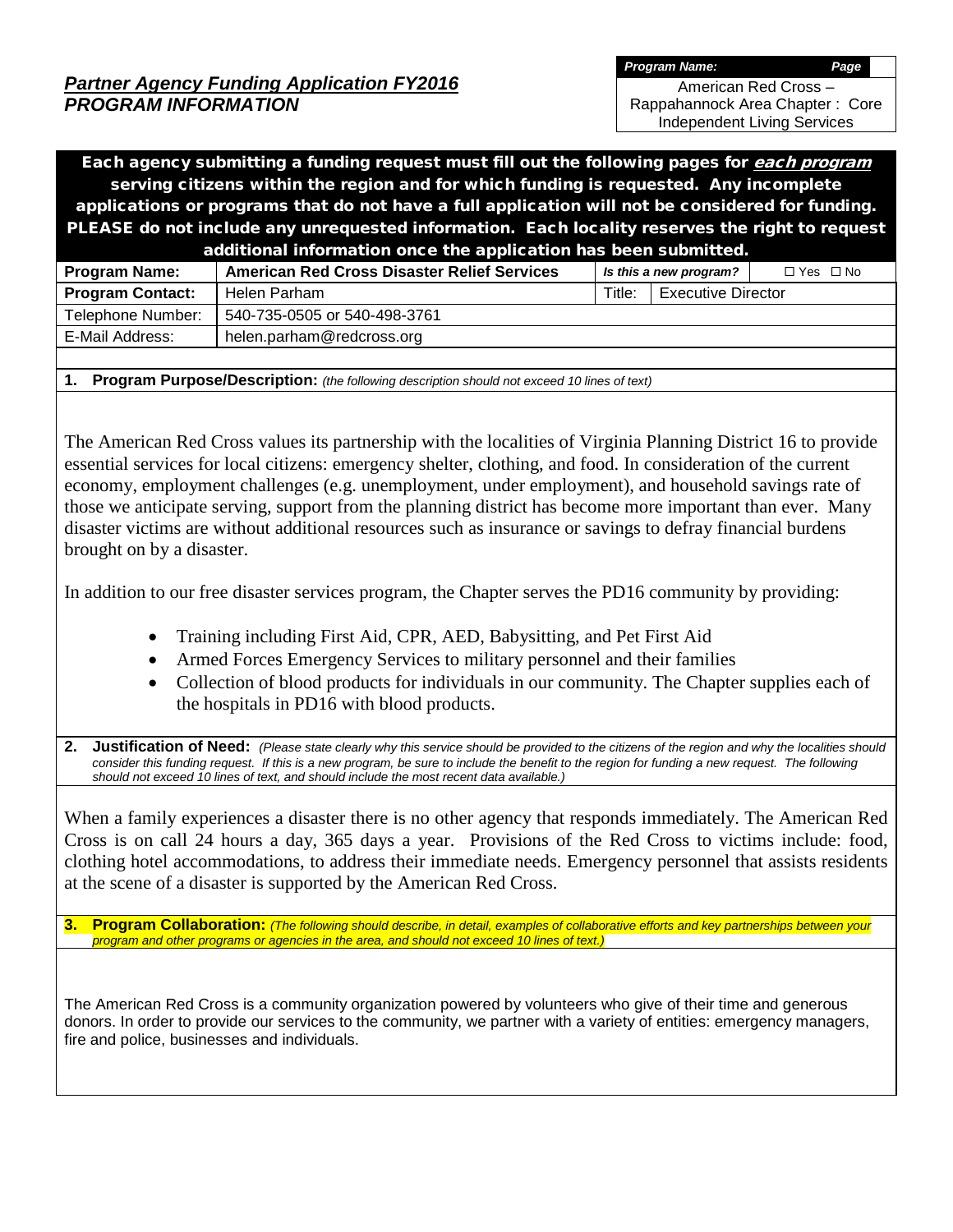*Program Name: Page* American Red Cross – Rappahannock Area Chapter: Core Independent Living Services

**4. Program Audience and Service Delivery:** *(The following should describe the program's intended audience or client base and how those clients are served. This should include the location of the service and what geographic areas are served or targeted for service. If your program has specific entry or application criteria, please describe it below. Please do not exceed 10 lines of text.)*

The Chapter's Disaster Services Program has the responsibility to provide disaster relief to all people affected by disaster in PD16. The typical disaster is single-family home fires, however the Chapter assists with multi-unit home fires, and weather related emergencies, along with emergency personnel support.

**5. Client Fees:** *(Please describe the fees clients must pay for the services provided in this program, and how those fees are determined.)*

The American Red Cross is a volunteer organization. It does not charge fees to provide its Disaster Services.

**6. Budget Information:** *(Please complete the following chart with the financial information for this program. In each area include the dollars specifically allocated/requested for this program.)*

|                                                              | FY2014 Actual | FY2015 Budgeted | <b>FY2016 Projected</b> |
|--------------------------------------------------------------|---------------|-----------------|-------------------------|
| Caroline                                                     |               | \$1,500         | \$1,500                 |
| Fredericksburg                                               |               | 2,000           | 2,000                   |
| <b>King George</b>                                           |               | 1,500           | 1,500                   |
| Spotsylvania                                                 |               | 2,000           | 2,000                   |
| <b>Stafford</b>                                              |               | 3,000           | 3,000                   |
| <b>United Way (federated</b><br>campaigns only; e.g.<br>CFC) | \$50,859      | 39,927          | 39,927                  |
| <b>Grants (SAF)</b>                                          | 37,068        | 38,086          | 38,086                  |
| <b>Client Fees</b><br>(instruction)                          | 192,888       | 208,440         | 218,862                 |
| <b>Fundraising</b>                                           | 106,612       | 89,530          | 94,007                  |
| <b>Other</b>                                                 | 151,874       | 140,930         | 134,837                 |
| <b>Total Program Budget</b><br>for PD16                      | 539,300       | 526,913         | 535,719                 |

**Please indicate, in detail, reasons for increases or decreases in the amounts requested for FY2016. Include whether these changes come from increases in personnel, benefits, or operating expenses. If an increase is being requested, please describe the impact not receiving an increase would have on the program. In particular, please describe in detail if any increase is sought for new positions or personnel.**

N/A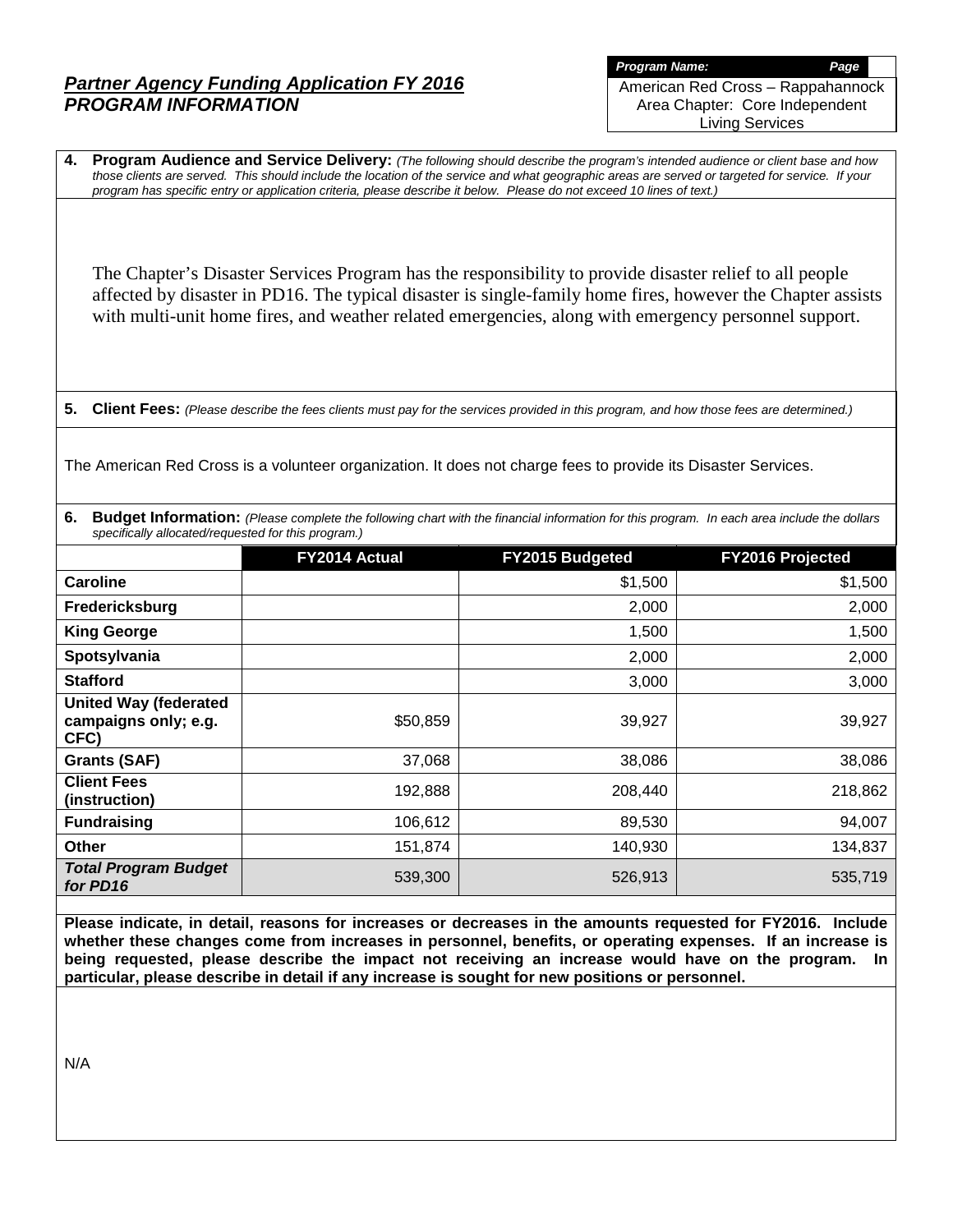*Program Name: Page*

American Red Cross – Rappahannock Area Chapter

 $\overline{\phantom{a}}$ 

|        | 7. Goals, Objectives, & Evaluation: (Please provide the following information regarding the goals and objectives for your program.<br>Space has been provided for two goals, with two objectives per goal. If your agency is funded by the United Way, please include a copy of your Logic Model for this program as a supplemental attachment. Individual descripti |
|--------|----------------------------------------------------------------------------------------------------------------------------------------------------------------------------------------------------------------------------------------------------------------------------------------------------------------------------------------------------------------------|
|        | <b>Program Goal 1:</b>                                                                                                                                                                                                                                                                                                                                               |
|        |                                                                                                                                                                                                                                                                                                                                                                      |
|        |                                                                                                                                                                                                                                                                                                                                                                      |
|        |                                                                                                                                                                                                                                                                                                                                                                      |
|        |                                                                                                                                                                                                                                                                                                                                                                      |
|        | <b>Objectives:</b>                                                                                                                                                                                                                                                                                                                                                   |
|        |                                                                                                                                                                                                                                                                                                                                                                      |
| 1a.    |                                                                                                                                                                                                                                                                                                                                                                      |
|        |                                                                                                                                                                                                                                                                                                                                                                      |
|        |                                                                                                                                                                                                                                                                                                                                                                      |
|        |                                                                                                                                                                                                                                                                                                                                                                      |
| $1b$ . |                                                                                                                                                                                                                                                                                                                                                                      |
|        |                                                                                                                                                                                                                                                                                                                                                                      |
|        | <b>Program Goal 2:</b>                                                                                                                                                                                                                                                                                                                                               |
|        |                                                                                                                                                                                                                                                                                                                                                                      |
|        |                                                                                                                                                                                                                                                                                                                                                                      |
|        |                                                                                                                                                                                                                                                                                                                                                                      |
|        |                                                                                                                                                                                                                                                                                                                                                                      |
|        | Objectives:                                                                                                                                                                                                                                                                                                                                                          |
|        |                                                                                                                                                                                                                                                                                                                                                                      |
|        |                                                                                                                                                                                                                                                                                                                                                                      |
| 2a.    |                                                                                                                                                                                                                                                                                                                                                                      |
|        |                                                                                                                                                                                                                                                                                                                                                                      |
|        |                                                                                                                                                                                                                                                                                                                                                                      |
| 2b.    |                                                                                                                                                                                                                                                                                                                                                                      |
|        |                                                                                                                                                                                                                                                                                                                                                                      |
|        |                                                                                                                                                                                                                                                                                                                                                                      |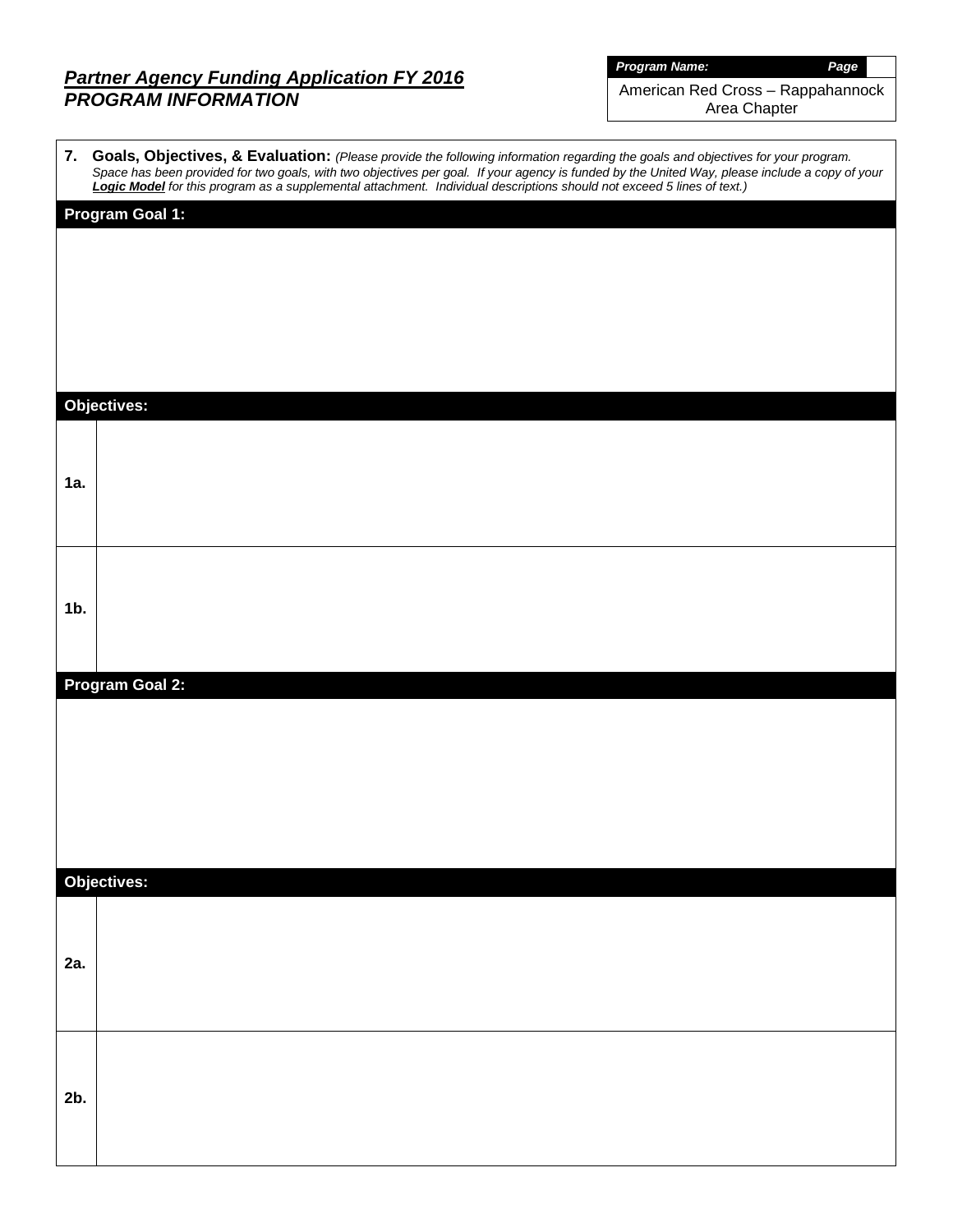|                                                                                                                                                                                                                                                                                                                                                                                                                                                                                                                                             | Evaluation Method: (Please describe the method used to measure the above goals/objectives. Please do not exceed 10 lines of text.)                        |  |  |  |  |  |  |  |  |
|---------------------------------------------------------------------------------------------------------------------------------------------------------------------------------------------------------------------------------------------------------------------------------------------------------------------------------------------------------------------------------------------------------------------------------------------------------------------------------------------------------------------------------------------|-----------------------------------------------------------------------------------------------------------------------------------------------------------|--|--|--|--|--|--|--|--|
|                                                                                                                                                                                                                                                                                                                                                                                                                                                                                                                                             |                                                                                                                                                           |  |  |  |  |  |  |  |  |
|                                                                                                                                                                                                                                                                                                                                                                                                                                                                                                                                             |                                                                                                                                                           |  |  |  |  |  |  |  |  |
| In order to continue to improve the quality of American Red Cross programs and services, it is critical that we<br>continuously evaluate the satisfaction of our customers and the outcomes of our programs. The Customers<br>and Partners Survey System (CAPSS) is designed to capture the information to meet these needs. CAPSS<br>surveys from service quality, effectiveness and operational quality. Questions include ease of help,<br>helpfulness in the recovery process, response times and clients expectations of our services. |                                                                                                                                                           |  |  |  |  |  |  |  |  |
|                                                                                                                                                                                                                                                                                                                                                                                                                                                                                                                                             |                                                                                                                                                           |  |  |  |  |  |  |  |  |
|                                                                                                                                                                                                                                                                                                                                                                                                                                                                                                                                             |                                                                                                                                                           |  |  |  |  |  |  |  |  |
| 8.                                                                                                                                                                                                                                                                                                                                                                                                                                                                                                                                          | Outcome Data: (Please give the most recent outcome data for the objectives above. Indicate below what time period the data covers.)                       |  |  |  |  |  |  |  |  |
| <b>Data Collection Period:</b>                                                                                                                                                                                                                                                                                                                                                                                                                                                                                                              | Fiscal Year 2013                                                                                                                                          |  |  |  |  |  |  |  |  |
| Objective 1a.                                                                                                                                                                                                                                                                                                                                                                                                                                                                                                                               |                                                                                                                                                           |  |  |  |  |  |  |  |  |
|                                                                                                                                                                                                                                                                                                                                                                                                                                                                                                                                             |                                                                                                                                                           |  |  |  |  |  |  |  |  |
|                                                                                                                                                                                                                                                                                                                                                                                                                                                                                                                                             | For the period July 1, 2013 to June 30, 2014, the Chapter assisted 169 Preparedness, Response, Recovery,<br>SAF cases and received 9,739 blood donations. |  |  |  |  |  |  |  |  |
| Objective 1b.                                                                                                                                                                                                                                                                                                                                                                                                                                                                                                                               |                                                                                                                                                           |  |  |  |  |  |  |  |  |
|                                                                                                                                                                                                                                                                                                                                                                                                                                                                                                                                             |                                                                                                                                                           |  |  |  |  |  |  |  |  |
|                                                                                                                                                                                                                                                                                                                                                                                                                                                                                                                                             |                                                                                                                                                           |  |  |  |  |  |  |  |  |
|                                                                                                                                                                                                                                                                                                                                                                                                                                                                                                                                             |                                                                                                                                                           |  |  |  |  |  |  |  |  |
|                                                                                                                                                                                                                                                                                                                                                                                                                                                                                                                                             |                                                                                                                                                           |  |  |  |  |  |  |  |  |
|                                                                                                                                                                                                                                                                                                                                                                                                                                                                                                                                             |                                                                                                                                                           |  |  |  |  |  |  |  |  |
| Objective 2a.                                                                                                                                                                                                                                                                                                                                                                                                                                                                                                                               |                                                                                                                                                           |  |  |  |  |  |  |  |  |
|                                                                                                                                                                                                                                                                                                                                                                                                                                                                                                                                             |                                                                                                                                                           |  |  |  |  |  |  |  |  |
|                                                                                                                                                                                                                                                                                                                                                                                                                                                                                                                                             |                                                                                                                                                           |  |  |  |  |  |  |  |  |
|                                                                                                                                                                                                                                                                                                                                                                                                                                                                                                                                             |                                                                                                                                                           |  |  |  |  |  |  |  |  |
|                                                                                                                                                                                                                                                                                                                                                                                                                                                                                                                                             |                                                                                                                                                           |  |  |  |  |  |  |  |  |
| Objective 2b.                                                                                                                                                                                                                                                                                                                                                                                                                                                                                                                               |                                                                                                                                                           |  |  |  |  |  |  |  |  |
|                                                                                                                                                                                                                                                                                                                                                                                                                                                                                                                                             |                                                                                                                                                           |  |  |  |  |  |  |  |  |
|                                                                                                                                                                                                                                                                                                                                                                                                                                                                                                                                             |                                                                                                                                                           |  |  |  |  |  |  |  |  |
|                                                                                                                                                                                                                                                                                                                                                                                                                                                                                                                                             |                                                                                                                                                           |  |  |  |  |  |  |  |  |
|                                                                                                                                                                                                                                                                                                                                                                                                                                                                                                                                             |                                                                                                                                                           |  |  |  |  |  |  |  |  |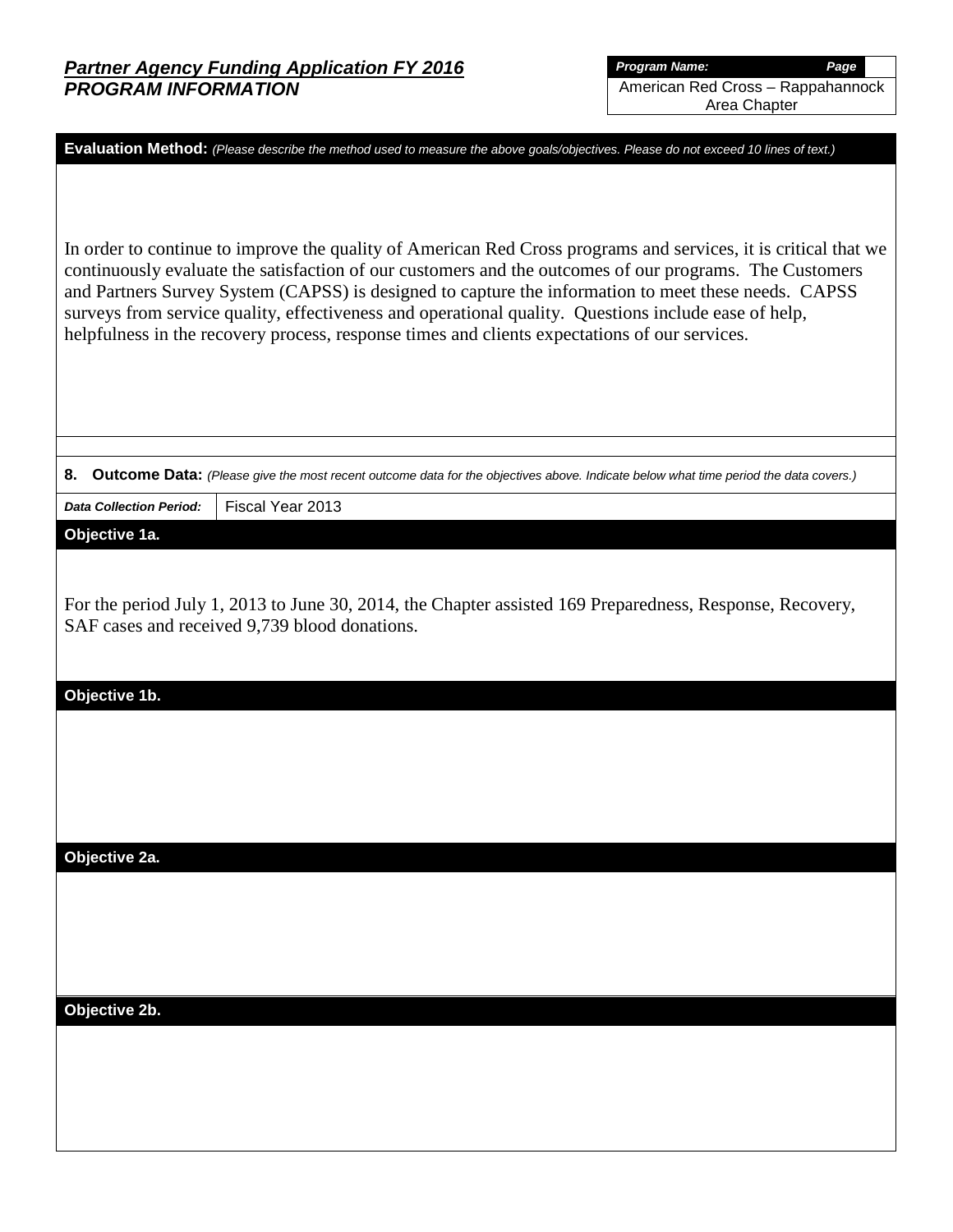*Program Name: Page* American Red Cross – Rappahannock

Area Chapter

| 9. Program Goal Updates: (Please provide a brief description of the current status of your program goal(s), given your outcome data. For   |
|--------------------------------------------------------------------------------------------------------------------------------------------|
| example, if reported data was well below the stated outcome measure, please indicate why you feel that is the case. Also, include how your |
| outcome data will influence or modify the program for the upcoming fiscal year. These descriptions should not exceed 20 lines of text.)    |

## **Program Goal 1:**

See Objective 1a.

# **Program Goal 2:**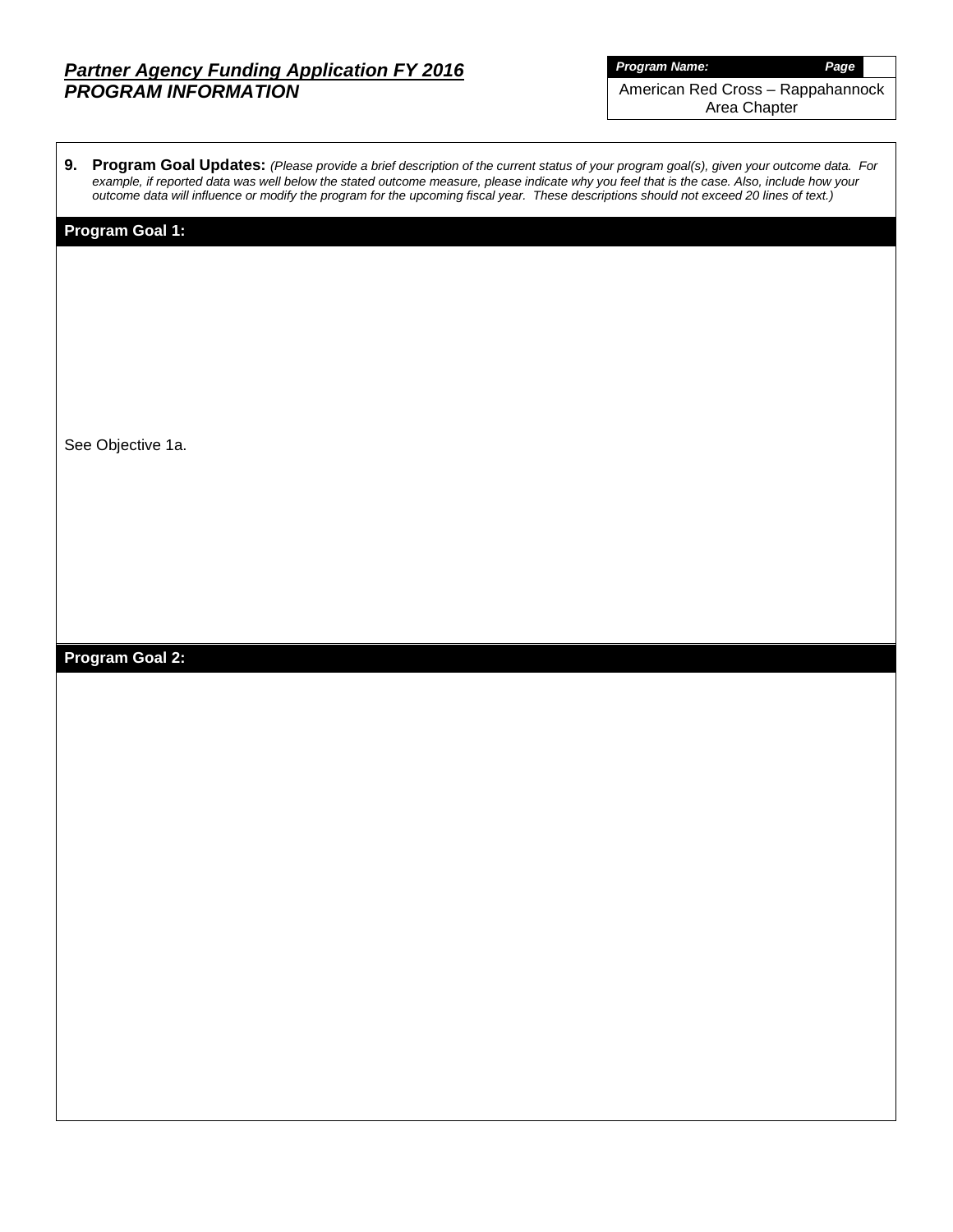*Program Name: Page*

American Red Cross – Rappahannock

Area Chapter

- **10. Community Impact:** *(Please provide at least two examples of how your services have impacted members of our community. This description should not exceed 20 lines of text.)*
	- 1. In our service area during the winter of last fiscal year, the Chapter responded to a number of home fires involving fatalities. In addition to providing our normal suite of disaster services, the Red Cross was involved in providing mental health counselors to survivors. Other types of disaster that we responded to include the breakdown of a New York bound tour bus carrying 53 passengers of which a large number were children and the search for two passengers in a hot air balloon accident.
	- 2. The Chapter works diligently to ensure that its service area is well supplied with blood products that patients need: accident victims, cancer and blood transfusion patients. The Red Cross partners with numerous businesses and organizations in the planning district to host blood drives. When the blood supply is low, the Red Cross takes steps to make this known to the community and encourages it to make arrangements to donate.

**11. Collaborative Impact:** (Please describe how the community would be impacted if your agency were dissolved or merged with another partner agency. This description should not exceed 20 lines of text.)

The unique humanitarian services of the American Red Cross have been likened to those of an insurance policy; an insurance policy for the community. When disaster occurs, the Red Cross is expedient in providing relief and recovery, free of charge, 24 hours a day, 7 days a week. Our work is vital to our thriving and vibrant Rappahannock Area.